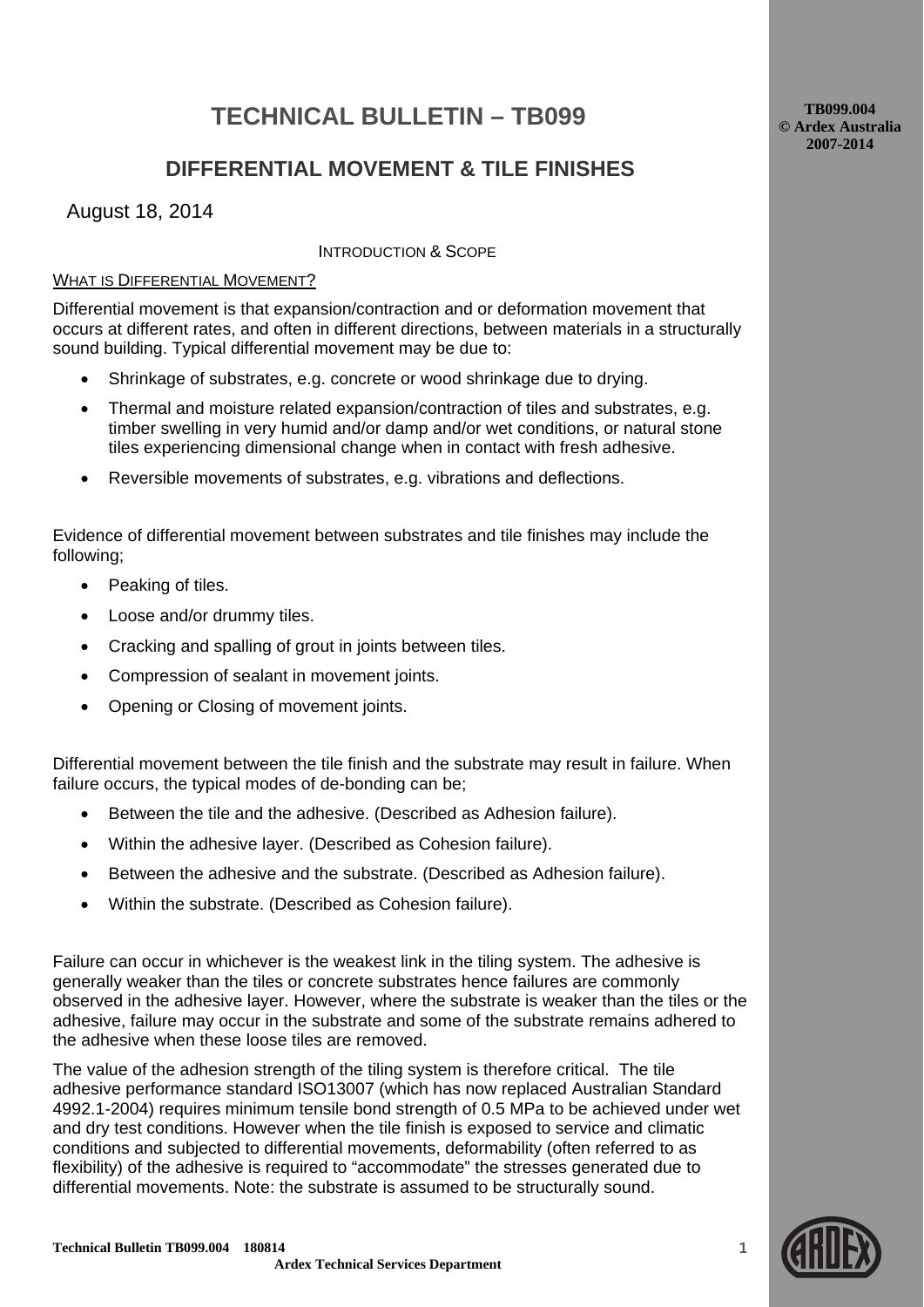Cement based adhesives are relatively rigid even though they may have high tensile bond strength (resistance to pull apart forces acting at right angles to the plane of the adhesive layer), and high shear bond strength (resistance to forces acting parallel to the plane of the adhesive layer).

The performance of cement based adhesives may be improved by the addition of polymer additives. These additives provide increased adhesion and limited flexibility as determined by the degree of deformation observed before failure occurs. Failure of the tile system occurs when differential movement is greater than the capacity of the tiling system to absorb this movement.

Note: Movement within the ground supporting any structure is not discussed in this bulletin although the effects on a tile finish within the structure may appear similar.

The classification of adhesives according to ISO 13007 (replacing AS4992) is based on the principal binder used in each adhesive. Thus adhesives may be classified as Cement based (powder) adhesives, Dispersion (premixed emulsion paste) adhesives and Reaction (generally 2 part systems that must be, mixed together such as epoxies) adhesives.

(Ardex Technical Bulletin TB169 provides a brief summary of this classification).

Cement based adhesives are by far the most used (economical and versatile) category and includes formulations containing rubber crumb fillers. Additional deformation characteristics may be provided by mixing the cement based adhesive powders with liquid polymer emulsions. (note: rubber crumb added to the adhesive is considered as a filler only with negligible contribution to the deformation performance) However the benefits of increased deformation in the adhesive layer to accommodate any differential movement between the tile finish and the substrate may be overcome by the lack of suitable stress relieving mechanisms, called movement joints, in the tile finish. The more deformable the adhesive, the greater the requirement for correctly placed and installed movement joints in the tile finish.

#### HOW TO LESSEN THE EFFECTS OF DIFFERENTIAL MOVEMENT

The effects of differential movement may be reduced by following the recommendations set out in Australian Standard 3958.1. These recommendations may be summarised as follows;

- Reduce large areas of a tile finish into several smaller sections bounded by movement joints. These joints may also be located to provide symmetry to the joint layout and/or tile pattern as an additional feature in the tile finish.
- Ensure movement joints are placed at all perimeters where the tile finish abuts restraints such as walls, columns, penetrations (such as pipes, brackets and waste fittings) and the like through the tile finish.
- Ensure movement joints around perimeters are continued across doorways to complete a continuous joint around each tile section. Each panel or section of tiles must be bounded by a movement joint or otherwise unrestrained.
- Ensure the adhesive used has sufficient thickness under the tiles so that it may deform to its' designed movement capability.
- Ensure the movement joints are to full depth of the tile finish and adhesive layer. Each movement joint is to be raked free of adhesive and/or grout residues down to the substrate.
- Deep movement joints shall include a suitable compressible backing rod so that the flexible sealant is able to achieve the manufacturers recommended sealant thickness to joint width ratio.
- Ensure movement joints are provided at all changes in direction of the substrate.
- Ensure movement joints are placed at all changes in the plane of the substrate.
- Ensure movement joints are located over existing joints in the substrate even if this means cutting the tiles to provide these joints.